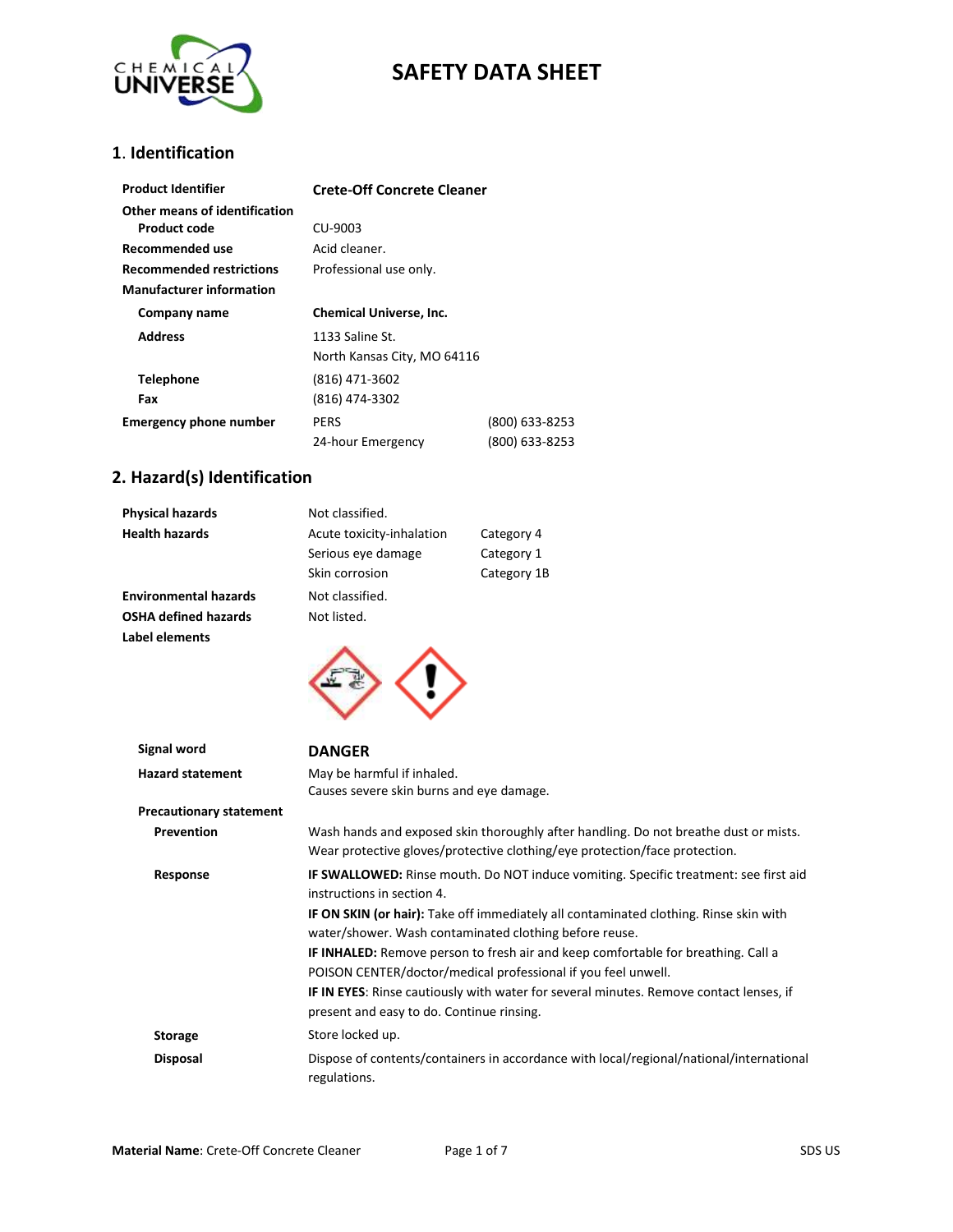

**Hazard(s) not otherwise classified (HNOC)** None. **Supplemental information** None.

#### **3. Composition/information on ingredients**

| <b>Mixture Component(s)</b>              |                   |       |
|------------------------------------------|-------------------|-------|
| <b>Chemical name</b>                     | <b>CAS number</b> | %     |
| Glycolic acid                            | $79 - 14 - 1$     | 45-55 |
| Other components below reportable levels |                   | 45-55 |

#### **4. First-aid measures**

| <b>Inhalation</b>                                                            | Move to fresh air. Call a physician if symptoms develop or persist.                                                                                                                 |
|------------------------------------------------------------------------------|-------------------------------------------------------------------------------------------------------------------------------------------------------------------------------------|
| <b>Skin contact</b>                                                          | Remove contaminated clothing immediately and wash skin with soap and water. In case of<br>eczema or other skin disorders: Seek medical attention and take along these instructions. |
| Eye contact                                                                  | Rinse with water for at least 15 minutes. Remove contact lenses, if present and easy to do.<br>Get medical attention. Eye wash stations should be located in work area.             |
| Ingestion                                                                    | Rinse mouth. Get medical attention if symptoms occur. Do not induce vomiting.                                                                                                       |
| Most important<br>symptoms/effects, acute and<br>delayed                     | Dermatitis. Rash. May cause an allergic skin reaction.                                                                                                                              |
| Indication of immediate<br>medical attention and<br>special treatment needed | Provide general support measures and treat symptomatically. Keep victim under<br>observation. Symptoms may be delayed.                                                              |
| <b>General information</b>                                                   | Ensure that medical personnel are aware of the material(s) involved, and take precautions<br>to protect themselves. Wash contaminated clothing before reuse.                        |

#### **5. Fire-fighting measures**

| Suitable extinguishing media<br>Unsuitable extinguishing<br>media   | Water fog. Foam. Dry chemical powder. Carbon dioxide $(CO2)$<br>None known                       |
|---------------------------------------------------------------------|--------------------------------------------------------------------------------------------------|
| Specific hazards arising from<br>the chemical                       | During fire, gases hazardous to health may be formed.                                            |
| Special protective equipment<br>and precautions for<br>firefighters | Self-contained breathing apparatus and full protecting clothing must be worn in case of<br>fire. |
| <b>Fire-fighting</b><br>equipment/instructions                      | Move containers from fire area if you can do so without risk.                                    |
| <b>Specific methods</b>                                             | Use standard firefighting procedures and consider the hazards of other involved materials.       |
| <b>General fire hazards</b>                                         | No unusual fire or explosion hazards noted.                                                      |

#### **6. Accidental release measures**

| Personal precautions,<br>protective equipment and<br>emergency procedures | Wear appropriate protective equipment and clothing during clean-up. Wear eve/face<br>protection.                                                                                                                                                                 |
|---------------------------------------------------------------------------|------------------------------------------------------------------------------------------------------------------------------------------------------------------------------------------------------------------------------------------------------------------|
| <b>Methods and materials for</b><br>containment and cleaning up           | Caution – spillages may be slippery.                                                                                                                                                                                                                             |
|                                                                           | Large spills: Stop the flow of material, if this is without risk. Dike the spilled material, where<br>this is possible. Absorb in vermiculite, dry sand or earth and place into containers. Prevent<br>entry into waterways, sewer, basements or confined areas. |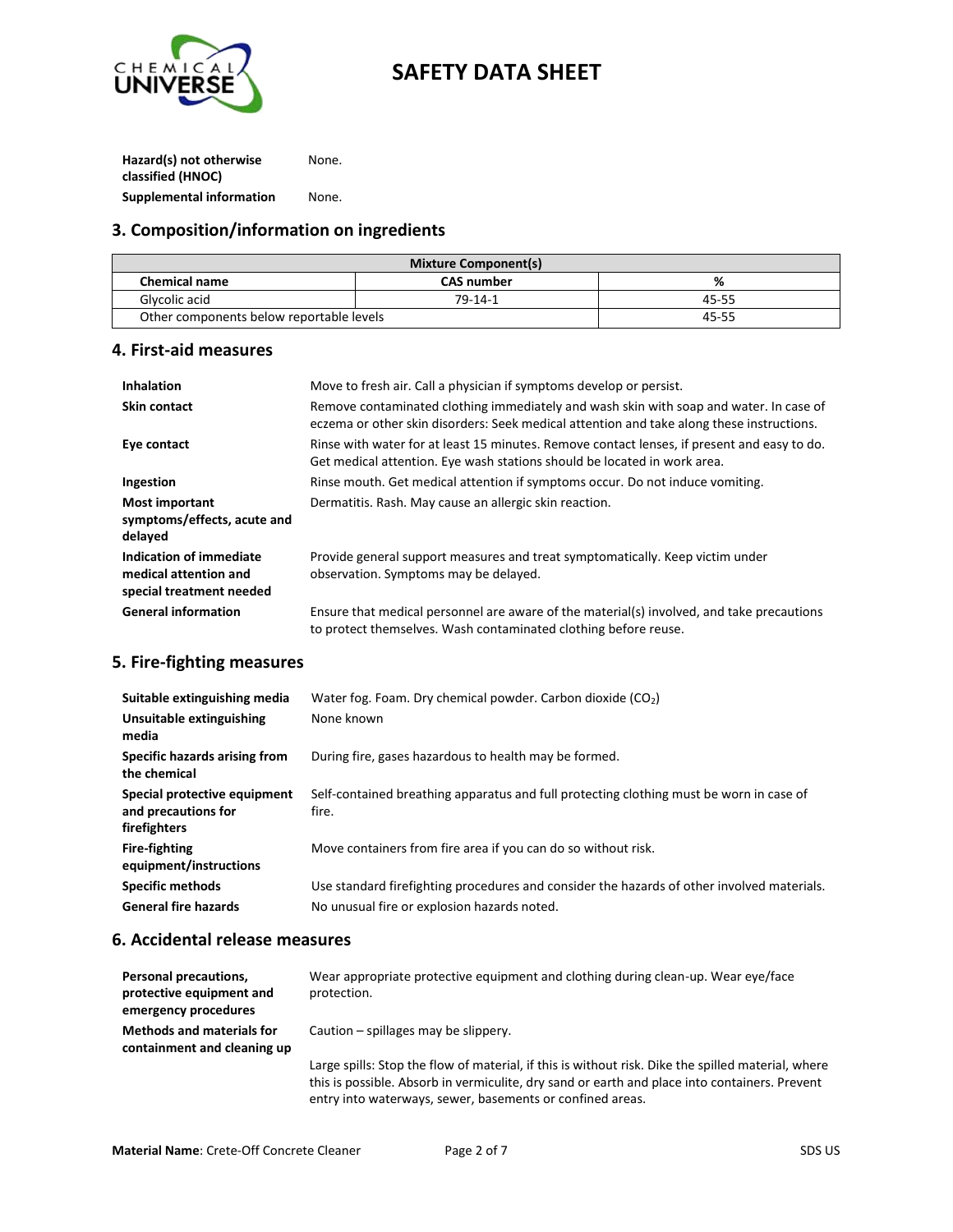

Small spills: Wipe up with absorbent material (e.g. cloth, absorbent wipes). Clean surface thoroughly with dilute alkaline solution (i.e bicarbonate or alkaline detergent) to remove residual contamination.

Never return spills to original container for re-use. For waste disposal, see section 13 of the SDS.

**Environmental precautions** Do not release into the environment (see section 12). Avoid discharge into surface drainage paths and other areas not consistent with package labeling.

#### **7. Handling and storage**

| <b>Precautions for safe handling</b> | Avoid contact with eyes, skin, and clothing. Avoid prolonged exposure. Wear appropriate |
|--------------------------------------|-----------------------------------------------------------------------------------------|
|                                      | personal protective equipment. Observe good industrial hygiene practices.               |
| Conditions for safe storage,         | Store in original tightly closed container. Do not store in extreme conditions.         |
| including any                        |                                                                                         |
| incompatibilities                    |                                                                                         |

## **8. Exposure controls/personal protection**

| <b>Occupational exposure limits</b>        | No data available                                                                                                                                                                                                                                                                                                                                                                                                                                                                                                                          |
|--------------------------------------------|--------------------------------------------------------------------------------------------------------------------------------------------------------------------------------------------------------------------------------------------------------------------------------------------------------------------------------------------------------------------------------------------------------------------------------------------------------------------------------------------------------------------------------------------|
| <b>Biological limit values</b>             | No data available                                                                                                                                                                                                                                                                                                                                                                                                                                                                                                                          |
| <b>Appropriate engineering</b><br>controls | Emergency eye wash stations and showers should be readily accessible. Provide natural or<br>mechanical ventilation.                                                                                                                                                                                                                                                                                                                                                                                                                        |
|                                            | Individual protection measures, such as personal protective equipment                                                                                                                                                                                                                                                                                                                                                                                                                                                                      |
| Eye/face protection                        | Avoid contact with eyes. Wear safety glasses with side shields (or goggles).                                                                                                                                                                                                                                                                                                                                                                                                                                                               |
| Skin protection                            |                                                                                                                                                                                                                                                                                                                                                                                                                                                                                                                                            |
| <b>Hand protection</b>                     | The use of gloves impervious to the specific material handled is advised to prevent skin<br>contact. Users should check with manufacturers to confirm the breakthrough performance<br>of their products. It should be noted that the time to breakthrough for any glove material<br>may be different for different glove manufacturers. In the case of mixtures, consisting of<br>several substances, the protection time of the gloves cannot be accurately estimated.<br>Suggested protective materials: Nitrile and Chloroprene rubber. |
| Other                                      | Wear long sleeve shirts with full-length pants.                                                                                                                                                                                                                                                                                                                                                                                                                                                                                            |
| <b>Respiratory protection</b>              | Respiratory protection not required for prescribed use of this product.                                                                                                                                                                                                                                                                                                                                                                                                                                                                    |
| <b>Thermal hazards</b>                     | Wear appropriate thermal protective clothing, when necessary.                                                                                                                                                                                                                                                                                                                                                                                                                                                                              |
| <b>General hygiene</b><br>considerations   | When using do not smoke or use chewing tobacco. Always observe good personal hygiene<br>measures, such as washing after handling the material and before eating, drinking, and/or<br>smoking. Routinely wash work clothing and protective equipment to remove contaminants.<br>Contaminated work clothing should not be allowed out of the workplace.                                                                                                                                                                                      |

#### **9. Physical and chemical properties**

| Appearance             |                                    |
|------------------------|------------------------------------|
| <b>Physical State</b>  | Liquid.                            |
| Color                  | Light amber                        |
| Odor                   | Characteristic mild; Burnt sugar   |
| <b>Odor threshold</b>  | Not available                      |
| рH                     | $1 - 2$                            |
| Melting/freezing point | $26^{\circ}$ F (-3.3 $^{\circ}$ C) |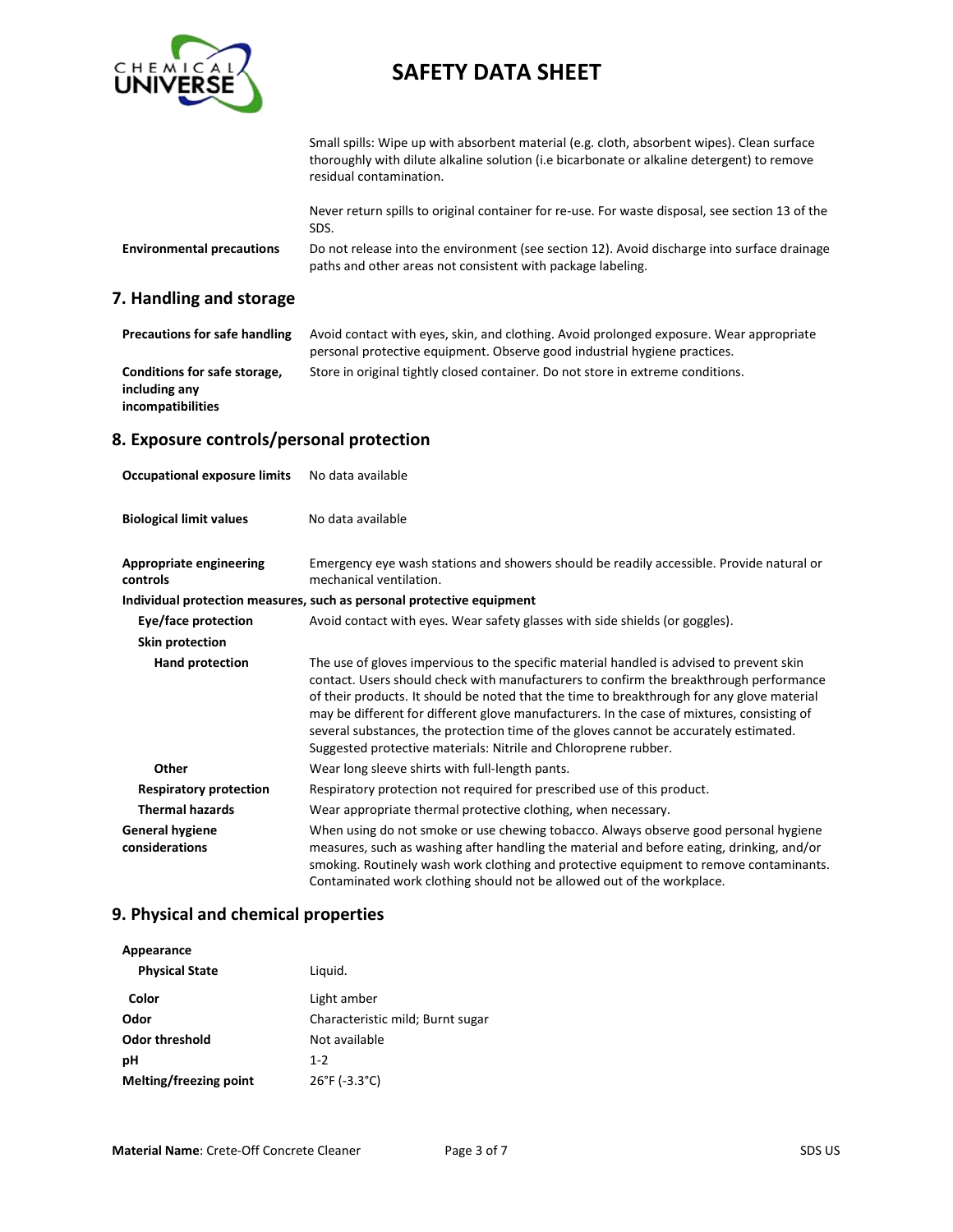

| Initial boiling point and        | >212°F (100°C) |
|----------------------------------|----------------|
| boiling range                    |                |
| Flash point                      | Not applicable |
| <b>Evaporation rate</b>          | Not available. |
| Flammability                     | Not available. |
| <b>Flammability Limits</b>       |                |
| Upper                            | Not available. |
| Lower                            | Not available. |
| Vapor pressure                   | Not available. |
| Vapor density                    | Not available. |
| Specific gravity (water=1)       | 1.17           |
| Solubility in water              | Fully Miscible |
| <b>Partition coefficient</b>     | Not applicable |
| (n-octanol/water)                |                |
| <b>Auto-ignition temperature</b> | Not available. |
| <b>Decomposition temperature</b> | Not available. |
| Viscosity                        | Not available. |
|                                  |                |

## **10. Stability and reactivity**

| Reactivity                                   | This product is stable and non-reactive under normal conditions of use. |
|----------------------------------------------|-------------------------------------------------------------------------|
| <b>Chemical stability</b>                    | Material is stable under normal conditions.                             |
| <b>Possibility of hazardous</b><br>reactions | Hazardous polymerization does not occur.                                |
| <b>Conditions to avoid</b>                   | Heat, flames can cause product to decompose.                            |
| Incompatible materials                       | Strong acids, strong bases, strong oxidizing agents.                    |
| <b>Hazardous decomposition</b><br>products   | Aldehydes, ketones, organic acids, carbon dioxide, carbon monoxide.     |

## **11. Toxicological information**

| Information on likely routes<br>of exposure                                        |                                                                                  |
|------------------------------------------------------------------------------------|----------------------------------------------------------------------------------|
| Ingestion                                                                          | Corrosive to mucous membranes, will damage tissue if there is prolonged contact. |
| <b>Inhalation</b>                                                                  | Expected to be a low inhalation hazard.                                          |
| <b>Skin contact</b>                                                                | Causes severe skin burns. See section 8 for personal protection.                 |
| Eye contact                                                                        | Causes severe eye damage. May cause severe corneal injury.                       |
| Symptoms related to the<br>physical, chemical and<br>toxicological characteristics | Dermatitis. Rash. May cause an allergic skin reaction.                           |
| <b>Acute toxicity</b>                                                              | May be harmful if inhaled.                                                       |

| <b>Product</b> Crete-Off Concrete Cleaner (CAS mixture)                    |                          |                                    |  |
|----------------------------------------------------------------------------|--------------------------|------------------------------------|--|
| <b>Exposure Classification</b>                                             | <b>Route and Species</b> | LD <sub>50</sub> /LC <sub>50</sub> |  |
| Acute                                                                      | Oral, rat                | >950.0 mg/kg (estimated)           |  |
| Acute                                                                      | Dermal, rabbit           | >5,000 mg/kg (Literature)          |  |
| Acute                                                                      | Inhalation, rat          | 12.2 mg/L (estimated)              |  |
| *Estimates for product may be based on additional component data not shown |                          |                                    |  |

#### **Skin corrosion/irritation Causes severe skin burns.**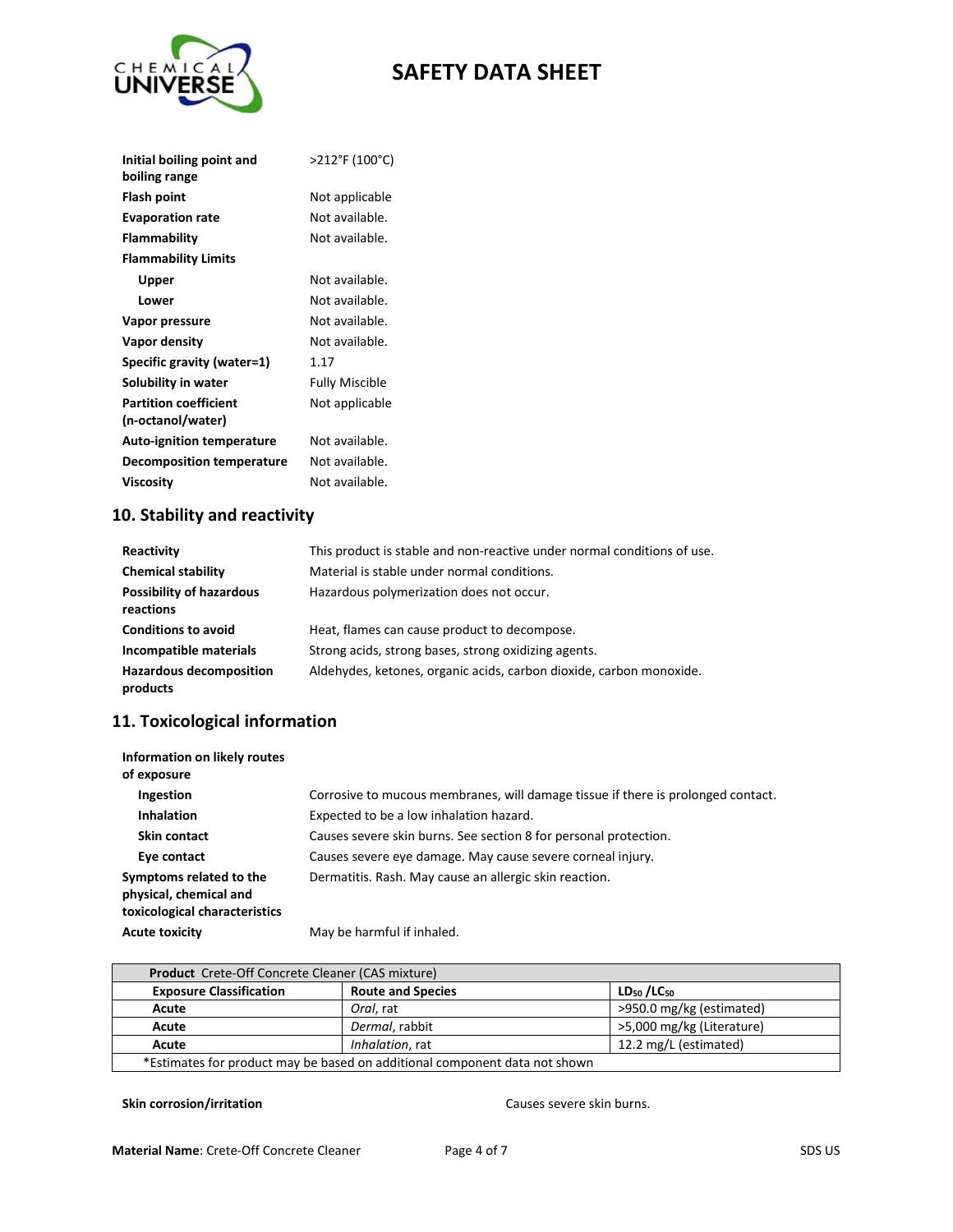

| Serious eye damage/ irritation                                 | Causes serious eye damage.           |
|----------------------------------------------------------------|--------------------------------------|
| <b>Respiratory sensitization</b>                               | Not classified.                      |
| <b>Skin sensitization</b>                                      | Not classified.                      |
| Germ cell mutagenicity                                         | Not classified.                      |
| Carcinogenicity                                                | Not considered a carcinogen.         |
| OSHA Specifically Regulated Substances (29 CFR 1910.1001-1050) | Not Listed.                          |
| <b>Reproductive toxicity</b>                                   | Not classified.                      |
| Specific target organ toxicity – single exposure               | Not classified.                      |
| Specific target organ toxicity – repeated exposure             | Not classified.                      |
| <b>Aspiration hazard</b>                                       | Not considered an aspiration hazard. |

#### **12. Ecological information**

| <b>Ecotoxicity</b>                                                         |                                      |                                                        |  |
|----------------------------------------------------------------------------|--------------------------------------|--------------------------------------------------------|--|
| <b>Product</b> Crete-Off Concrete Cleaner (CAS mixture)                    |                                      |                                                        |  |
| <b>Aquatic Receptor</b>                                                    | <b>Species</b>                       | <b>Test Results</b>                                    |  |
| Crustacea                                                                  | Daphnia magna                        | $EC_{50}$ (48-hr): 178 mg/L (estimated)                |  |
| Fish                                                                       | Fathead minnow (Pimephales promelas) | $LC_{50}$ (96-hr): 230 mg/L estimated from literature) |  |
| Algae                                                                      | Pseudokirchneriella subcapitata      | $ErCs0$ (72-hr) 65 mg/l (estimated)                    |  |
| *Estimates for product may be based on additional component data not shown |                                      |                                                        |  |

| <b>Persistence and</b><br>degradability | Glycolic acid is considered readily biodegradable.                                                                                                                                                                                                                                                                                              |
|-----------------------------------------|-------------------------------------------------------------------------------------------------------------------------------------------------------------------------------------------------------------------------------------------------------------------------------------------------------------------------------------------------|
| <b>Bio-accumulative potential</b>       | No data available. This product mixture will not accumulate in biological systems                                                                                                                                                                                                                                                               |
| Mobility in soil                        | Not available. Listed component is organic and highly water-soluble. In aqueous medium,<br>the listed chemical will readily dissociate into ionic molecules that will be weakly adsorbed<br>onto organic and inorganic substrates. These components are expected to exhibit<br>moderate to high mobility in saturated and semi-saturated soils. |
| Other adverse effects                   | Not available.                                                                                                                                                                                                                                                                                                                                  |

## **13. Disposal considerations**

| <b>Disposal instructions</b>          | Collect and reclaim or dispose in sealed containers at licensed waste disposal site. Dispose<br>of contents/container in accordance with local/regional/national/international regulations.<br>Do not release to the environment.                                                                                                                              |
|---------------------------------------|----------------------------------------------------------------------------------------------------------------------------------------------------------------------------------------------------------------------------------------------------------------------------------------------------------------------------------------------------------------|
| Local disposal regulations            | Dispose in accordance with all applicable regulations. As packaged, this product may meet<br>criteria defining RCRA corrosive (D002) hazardous wastes when disposed. (40 CFR Part<br>261, Subpart C). Before selecting disposal method, ensure that the waste materials have<br>been properly assessed and, as necessary, tested to confirm regulatory status. |
| Waste from residues/unused<br>product | Dispose of in accordance with local regulations. Empty containers or liners may retain some<br>product residues. This material and its container must be disposed of in a safe manner.<br>(see: Disposal instructions).                                                                                                                                        |
| <b>Contaminated packaging</b>         | Empty containers should be taken to an approved waste handling site for recycling or<br>disposal. Since emptied containers may contain product residue, follow label warnings<br>even after container is emptied.                                                                                                                                              |

#### **14. Transport information**

#### **USDOT**

| UN number               | UN3265                                                              |
|-------------------------|---------------------------------------------------------------------|
| UN proper shipping name | Corrosive Liquid, acidic, organic, n.o.s. (Contains: Glycolic acid) |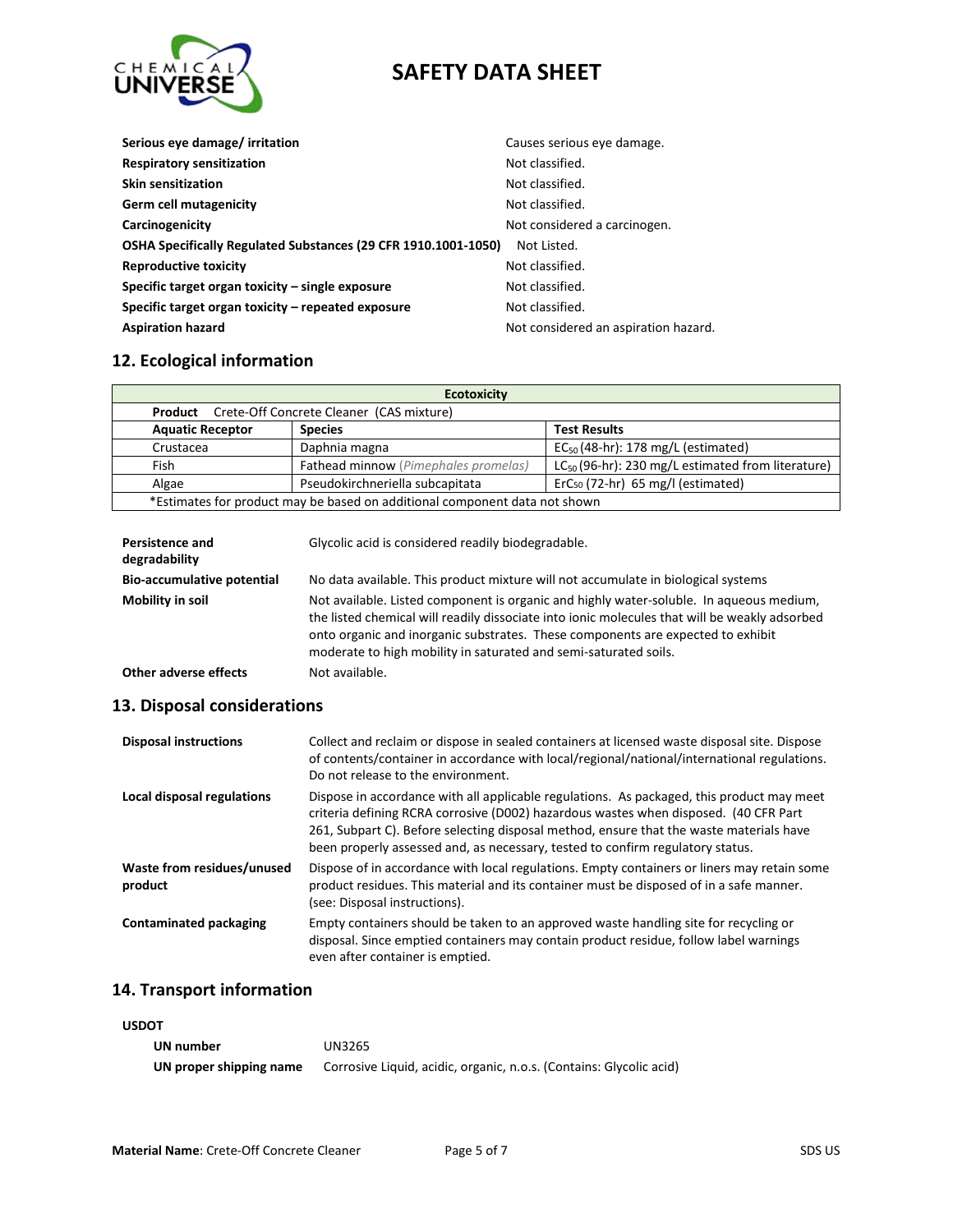

**Transport hazard class(es)**

| Class           | 8 |
|-----------------|---|
| Subsidiary risk | - |
| Packaging group | Ш |

**Marine pollutant** No

**Transport in bulk according to Annex II of MARPOL 73/78 and the IBC Code USDOT Label/Placard**

**Special precautions for user** Read safety instructions, SDS, and emergency procedures before handling. Not intended to be transported in bulk.



## **15. Regulatory information**

| <b>US federal regulations</b>                  |                                                                                                                                                                                                                                                                                                                              |
|------------------------------------------------|------------------------------------------------------------------------------------------------------------------------------------------------------------------------------------------------------------------------------------------------------------------------------------------------------------------------------|
| <b>SARA 302 Extremely hazardous substance</b>  | Not listed.                                                                                                                                                                                                                                                                                                                  |
| <b>SARA 304 Emergency release notification</b> | Not listed.                                                                                                                                                                                                                                                                                                                  |
| SARA 311/312 Hazard Categories                 |                                                                                                                                                                                                                                                                                                                              |
| Immediate Hazard - Yes                         |                                                                                                                                                                                                                                                                                                                              |
| Delayed Hazard – No                            |                                                                                                                                                                                                                                                                                                                              |
| Fire Hazard – No                               |                                                                                                                                                                                                                                                                                                                              |
| Pressure Hazard – No                           |                                                                                                                                                                                                                                                                                                                              |
| Reactivity Hazard – No                         |                                                                                                                                                                                                                                                                                                                              |
| SARA 313 (TRI reporting)                       | 2-butoxyethanol (Glycol Ether Category)                                                                                                                                                                                                                                                                                      |
| <b>California Proposition 65</b>               | <b>California Safe Drinking Water and Toxic Enforcement Act of 1986</b><br>This product is not known to contain any chemicals currently listed as carcinogens or<br>reproductive toxins under California Proposition 65 at levels which would be subject to<br>threshold determination and Safe Harbor notification (1/2019) |

### **16. Other information, including date of preparation or last revision**

| <b>Issue date</b>         | 1/15/2020          |
|---------------------------|--------------------|
| <b>Revision date</b>      |                    |
| <b>Version</b> #          | 1                  |
| HMIS <sup>®</sup> ratings | Health: 2          |
|                           | Flammability: 0    |
|                           | Physical hazard: 0 |